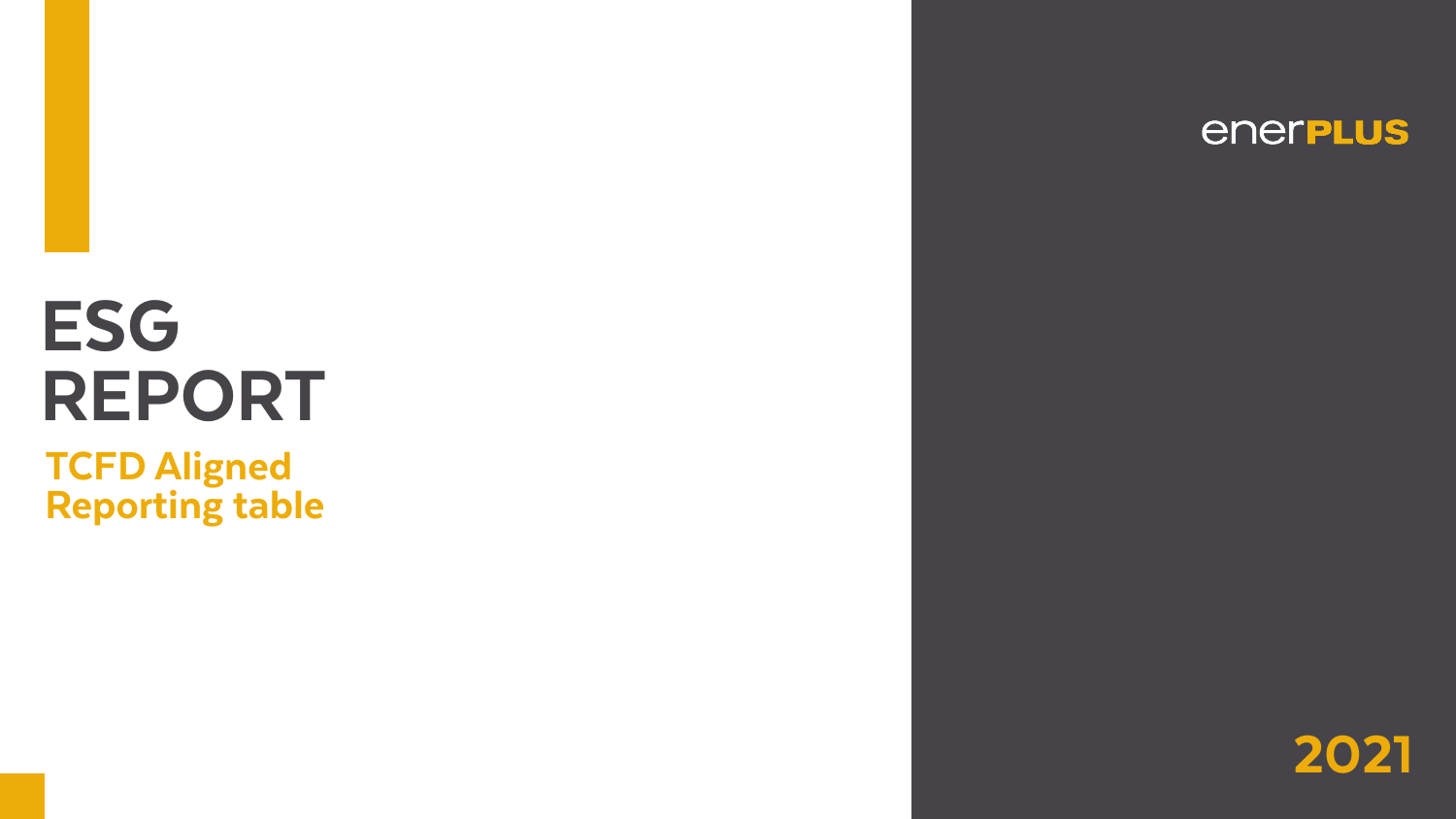description

မြီ

cription

bse the metrics and targets used to assess and manage relevant climate-related risks and opportunities where such information is material.

recommended

nded

**Disclose the metrics used by the organization to assess climate-related risks and opportunities in line with its strategy and risk management process.**

I and 2 emissions and methane emissions, absolute tensity.

disclosure

# **METRICS & TARGETS**

| <b>GOVERNANCE</b>                                                                                                                                                                                                                                                                                                                                                                                                                                                                                                                                                                                                                                                                                                                                                                                                                                                                                                                                                                                                                                                                                                                                                                                                                                                                                                                                                                                                                                                                                                                                                                                                                                                                                                                                                                                                                                                                                                                                                                | <b>STRATEGY</b>                                                                                                                                                                                                                                                                                                                                                                                                                                                                                                                                                                                                                                                                                                                                                                                                                                                                                                                                                                                                                                                                                                                                                                                                                                                                                                                                                                                                                                                                                                                                                                                                                                                                                                                                                                                                                                                                                                                                                                                                                                                                                                                                                                                      | <b>RISK MANAGEMENT</b>                                                                                                                                                                                                                                                                                                                                                                                                                                                                                                                                                                                                                                                                                                                                                                        |                                   |
|----------------------------------------------------------------------------------------------------------------------------------------------------------------------------------------------------------------------------------------------------------------------------------------------------------------------------------------------------------------------------------------------------------------------------------------------------------------------------------------------------------------------------------------------------------------------------------------------------------------------------------------------------------------------------------------------------------------------------------------------------------------------------------------------------------------------------------------------------------------------------------------------------------------------------------------------------------------------------------------------------------------------------------------------------------------------------------------------------------------------------------------------------------------------------------------------------------------------------------------------------------------------------------------------------------------------------------------------------------------------------------------------------------------------------------------------------------------------------------------------------------------------------------------------------------------------------------------------------------------------------------------------------------------------------------------------------------------------------------------------------------------------------------------------------------------------------------------------------------------------------------------------------------------------------------------------------------------------------------|------------------------------------------------------------------------------------------------------------------------------------------------------------------------------------------------------------------------------------------------------------------------------------------------------------------------------------------------------------------------------------------------------------------------------------------------------------------------------------------------------------------------------------------------------------------------------------------------------------------------------------------------------------------------------------------------------------------------------------------------------------------------------------------------------------------------------------------------------------------------------------------------------------------------------------------------------------------------------------------------------------------------------------------------------------------------------------------------------------------------------------------------------------------------------------------------------------------------------------------------------------------------------------------------------------------------------------------------------------------------------------------------------------------------------------------------------------------------------------------------------------------------------------------------------------------------------------------------------------------------------------------------------------------------------------------------------------------------------------------------------------------------------------------------------------------------------------------------------------------------------------------------------------------------------------------------------------------------------------------------------------------------------------------------------------------------------------------------------------------------------------------------------------------------------------------------------|-----------------------------------------------------------------------------------------------------------------------------------------------------------------------------------------------------------------------------------------------------------------------------------------------------------------------------------------------------------------------------------------------------------------------------------------------------------------------------------------------------------------------------------------------------------------------------------------------------------------------------------------------------------------------------------------------------------------------------------------------------------------------------------------------|-----------------------------------|
| Disclose the organization's governance<br>around climate-related risks and<br>opportunities.                                                                                                                                                                                                                                                                                                                                                                                                                                                                                                                                                                                                                                                                                                                                                                                                                                                                                                                                                                                                                                                                                                                                                                                                                                                                                                                                                                                                                                                                                                                                                                                                                                                                                                                                                                                                                                                                                     | Disclose the actual and potential impacts of climate-<br>related risks and opportunities on the organization's<br>businesses, strategy and financial planning where such<br>information is material.                                                                                                                                                                                                                                                                                                                                                                                                                                                                                                                                                                                                                                                                                                                                                                                                                                                                                                                                                                                                                                                                                                                                                                                                                                                                                                                                                                                                                                                                                                                                                                                                                                                                                                                                                                                                                                                                                                                                                                                                 | Disclose how the organization identifies,<br>assesses, and manages climate-related risks.                                                                                                                                                                                                                                                                                                                                                                                                                                                                                                                                                                                                                                                                                                     | <b>Disclos</b><br>and m<br>opport |
| Describe the board's oversight of<br>climate-related risks and opportunities.                                                                                                                                                                                                                                                                                                                                                                                                                                                                                                                                                                                                                                                                                                                                                                                                                                                                                                                                                                                                                                                                                                                                                                                                                                                                                                                                                                                                                                                                                                                                                                                                                                                                                                                                                                                                                                                                                                    | Describe the climate-related risks and<br>A<br>opportunities the organization has identified over<br>the short, medium and long-term.                                                                                                                                                                                                                                                                                                                                                                                                                                                                                                                                                                                                                                                                                                                                                                                                                                                                                                                                                                                                                                                                                                                                                                                                                                                                                                                                                                                                                                                                                                                                                                                                                                                                                                                                                                                                                                                                                                                                                                                                                                                                | Describe the organization's processes for<br>$\blacktriangle$<br>identifying and assessing climate-related<br>risks.                                                                                                                                                                                                                                                                                                                                                                                                                                                                                                                                                                                                                                                                          | $\mathsf{A}\,\vert$               |
| Board oversight of climate related issues is integrated<br>into board governance mechanisms when reviewing and<br>guiding strategy, overseeing progress and performance<br>management of targets and goals, action planning,<br>managing risks, ESG strategy and validating business<br>plans and budgets. More specifically, the Reserves,<br>Safety & Social Responsibility (RS&SR) committee<br>was established by the Enerplus Board of Directors<br>to assist the board with oversight and governance of<br>the corporation's policies, initiatives and performance<br>to ensure that Enerplus' activities are planned and<br>executed in a safe and responsible manner and<br>to ensure there are adequate systems in place to<br>support safety and environmental management. This<br>committee is responsible for: reviewing legislative and<br>regulatory changes that potentially have an impact on<br>the corporation; understanding current and emerging<br>ESG, sustainability and safety issues and evaluating<br>the impact on the corporation; reviewing the progress<br>pertaining to climate specific reduction targets and<br>goals; evaluating current or pending legal issues related<br>to sustainability by or against the corporation; and<br>receiving an annual due diligence statement from<br>Enerplus' COO. The RS&SR committee reviews the<br>corporation's performance related to RS&SR quarterly<br>and ensures that long range programs are in place to<br>limit or mitigate future liability. The RS&SR committee<br>is comprised of, at a minimum, three independent<br>directors which are appointed annually following the<br>annual general meeting of the corporation. The CEO<br>is responsible for board liaison. The RS&SR board<br>committee chair presents verbal and/or written reports<br>regarding the corporation's RS&SR performance,<br>committee meetings and discussions at scheduled<br>meetings of the board of directors. | Enerplus identifies short term as 0-5 years, medium term as 5-10<br>years and long term as 10-30 years.<br><b>RISKS IDENTIFIED INCLUDE:</b><br>1. Current regulations and carbon pricing mechanisms which could<br>lead to increased indirect operating costs. This risk is a short through<br>long-term risk which is likely to occur. Enerplus will continue to track<br>climate change legislation developments. Enerplus will manage<br>impacts of the carbon taxes by participating in large emitter programs,<br>where possible, that offer carbon tax exemptions for companies<br>who commit to long term emission reduction targets. Fuel efficient<br>equipment retrofits and energy efficient project opportunities will also<br>be analyzed. Carbon tax and emissions reduction costs are included<br>in strategic decision making.<br>2. The potential for chronic physical changes in precipitation<br>patterns and extreme variability in weather patterns. The primary<br>potential financial impact is increased indirect operating costs<br>for this medium to long-term risk. Weather conditions such as<br>flooding, drought, snow/ice from changes in precipitation are<br>a risk to Enerplus' operations. To manage this risk, Enerplus<br>ensures that proactive asset integrity programs are followed,<br>routine facility inspections are performed, along with the diligent<br>maintenance of area specific Emergency Response Plans and<br>the continuous training of corporate and field staff on emergency<br>response procedures.<br><b>OPPORTUNITIES:</b><br>Organizational opportunities for managing our climate risks are wide<br>ranging and include: improving efficiencies from our direct operations<br>which will lead to reduced operating costs in the near-term; leveraging<br>existing and emerging technology to limit our flaring; reducing and<br>eliminating leaks; exploring additional opportunities to enhance the<br>beneficial use of our excess gas including the use of mobile data sites;<br>and driving additional emissions efficiencies through the generation of<br>our own power with any additional power generated going into the grid. | Our risk management process is integrated into our<br>multi-disciplinary, company-wide risk management<br>process. This occurs more than annually as required, and<br>assesses short and medium-term risks. During annual<br>asset area reviews, climate-related risks (both likelihood<br>and potential severity) are assessed using operational<br>knowledge, current and upcoming regulatory requirements<br>and through conversations with vendors and regulators.<br>Risk assessments are completed bi-annually, however<br>additional reviews take place throughout the year as<br>conditions change. Climate risks are evaluated based on<br>severity and frequency to determine the appropriate risk<br>level and to determine the procedures required to manage<br>the climate risk. | Scope 1<br>and inte               |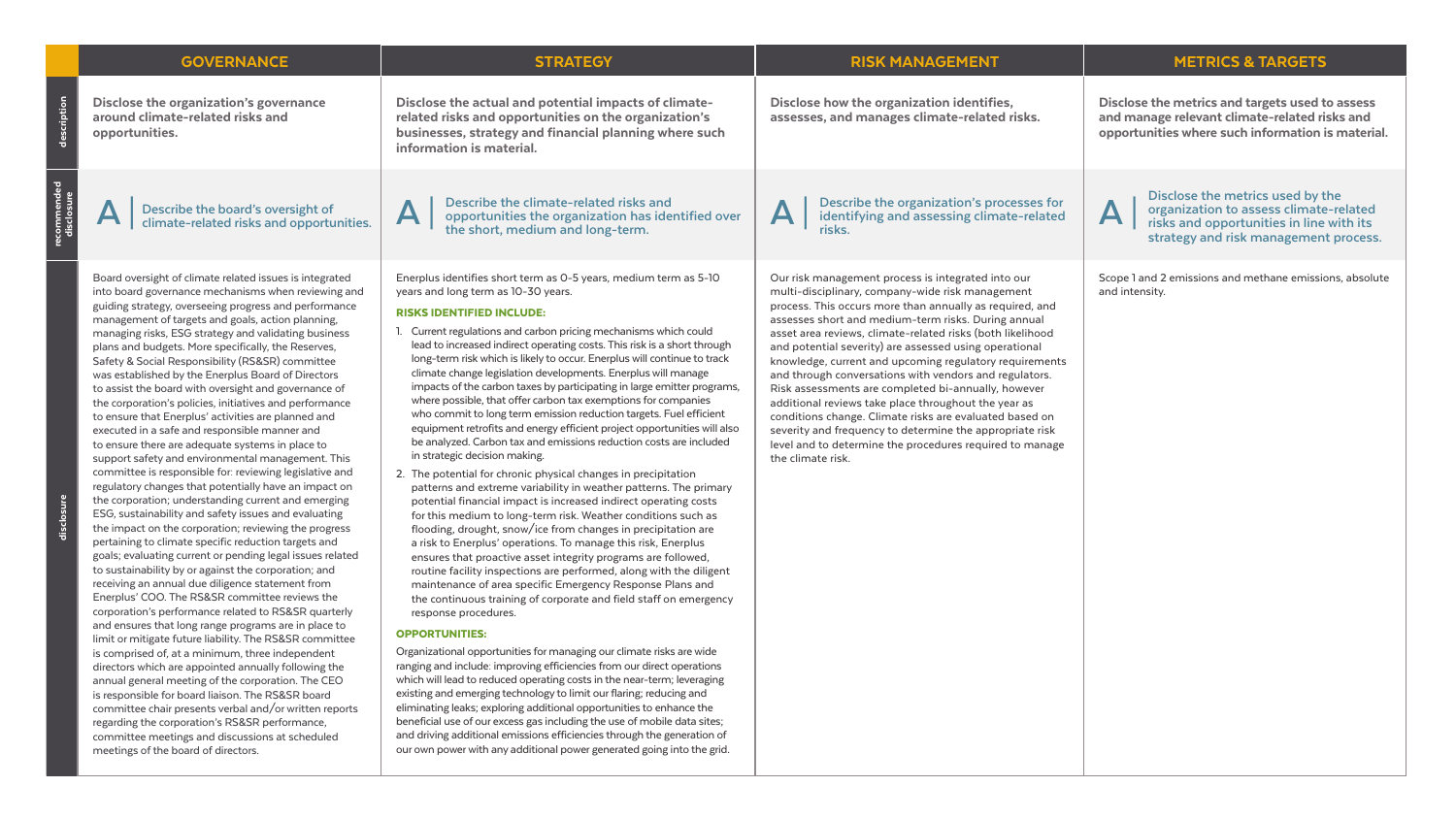# GOVERNANCE STRATEGY RISK MANAGEMENT METRICS & TARGETS

recommended disclosure

**B** |

**B** | **Describe the impact of climate-related risks and opportunities on the organization's business, strategy, and financial planning.**

Describe the organization's processes for<br> **B** <br> **B** <br> **B** <br> **B** <br> **B** <br> **B** <br> **B** <br> **B** <br> **B** <br> **B** <br> **B** <br> **B** <br> **B** <br> **B** <br> **B** <br> **B** <br> **B** <br> **B** <br> **B** <br> **B** <br> **B** <br> **B** <br> **B** <br> **B** <br> **B** <br> **B** <br> **B** <br> **B** <br> **B** <br> **B** <br> **appropriate, Scope 3 greenhouse gas (GHG) emissions, and the related risks.**

**B** |

The Vice President of the Corporate Sustainability department reports to the board and the RS&SR board committee on relevant matters pertaining to climate-related issues such as emissions management including methane in various changing regulatory jurisdictions. In addition, an ESG Management Committee comprised of senior management and subject matter experts meets quarterly and serves to guide the organization's strategy, initiatives, performance management and goal and target setting, while reviewing existing and upcoming regulatory requirements and monitoring sustainability trends as they develop.

In 2019 Enerplus reviewed climate-related risks and opportunities pertaining to both climate strategy management and water use management. These in-depth reviews have led to the publication of management strategies, found within our public ESG Investor Relations Slide Deck dated February 2020. This work influenced our strategy and led to the development of multiple short term GHG emissions reduction, freshwater use reduction, and methane reduction targets, all of which were successfully exceeded. Financial planning elements that have been influenced by these targets and goals include indirect costs and capital expenditures. An example of this is the recent re-design of our completions strategies which will allow the reuse of produced water during completion activities. This strategy greatly reduces our reliance on freshwater withdrawals therefore decreasing the costs for water handling and trucking expenses. The impact of these on-going climate-related risk reviews continues to influence our target development and updates in 2022.

Climate risk management processes are integrated into multidisciplinary company-wide risk management processes, which are assessed more than annually as required, pertaining to both short and medium-term risks. Our process is that during annual asset area reviews, climate-related risks (both likelihood and potential severity) are assessed using operational knowledge, current and upcoming regulatory requirements and through conversations with vendors and regulators. Risk assessments are completed annually, however additional reviews take place throughout the year as conditions change. Climate risks are evaluated based on severity and frequency to determine the appropriate risk level and to determine the procedures required to manage the climate risk. Enerplus defines substantive impact as risks that have the potential to affect direct operations only. Substantive impacts affect the economic viability of an operational area or facility, triggering a new evaluation of whether the facility is a net asset or liability. Metrics used to determine substantive impact include: proved reserves, annual production, net income, cashflow, fixed and variable operational costs, finding and development costs and capital efficiencies. These metrics are reviewed at a minimum of annually. Due to variable economic parameters, specific thresholds used to determine substantive impact vary by operational area. At some tipping point the economics of the well might no longer make business sense. These evaluations are done throughout each projects lifecycle.

### 2021 Scope 1 emissions:

941,897 metric tonnes CO2E

2021 Scope 2 emissions (location based): 119,478, metric tonnes CO2E, based on purchased electricity consumption.

### 2021 Scope 3 emissions, Business Travel:

12,468 C02 (Kgs), based upon calculations provided by our external travel agent pertaining only to corporate air travel.